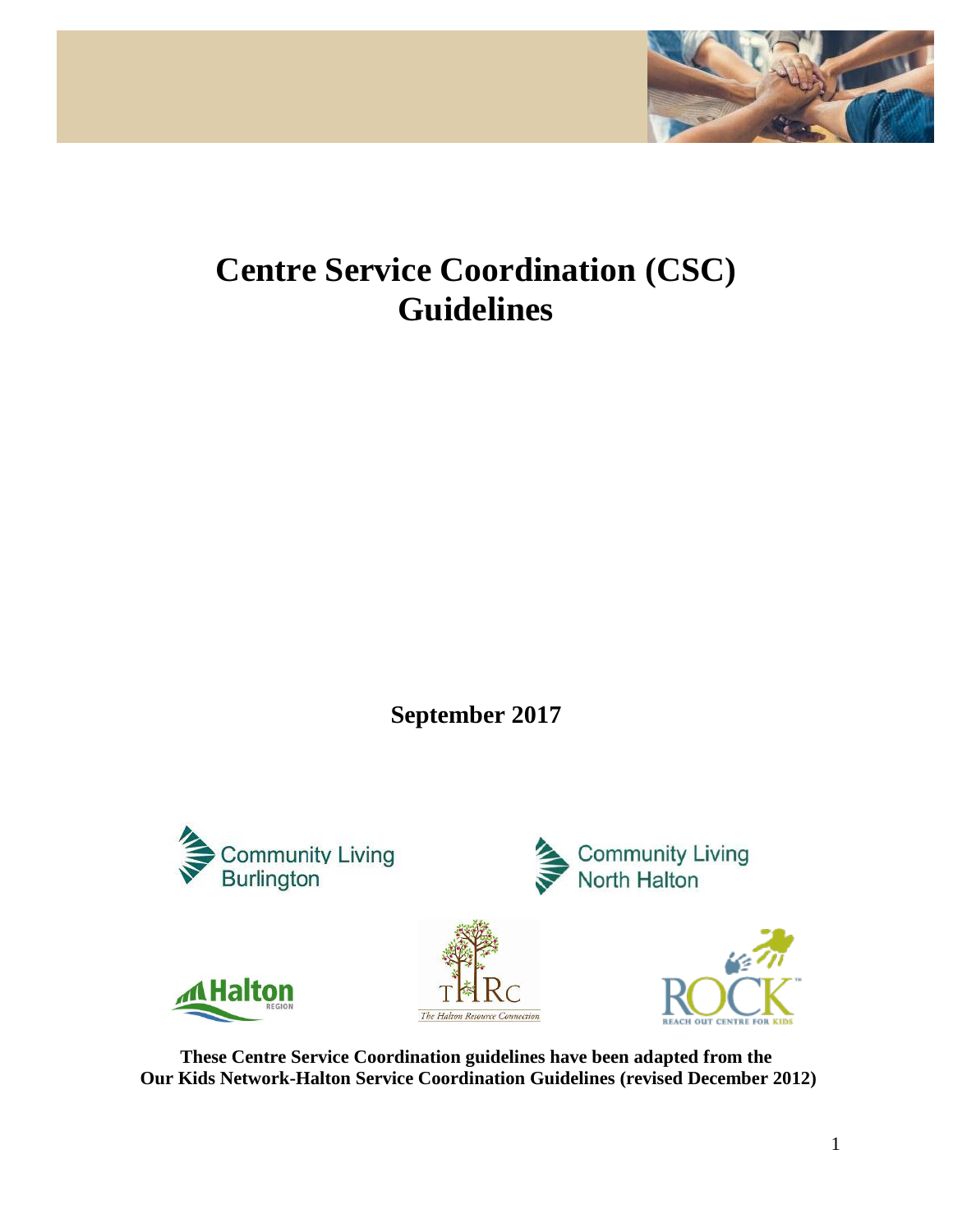

# **Table of Contents**

#### **A. Introduction**

- 1. Vision
- 2. What is Centre Service Coordination (CSC)?
- 3. When is Centre Service Coordination Initiated?
- 4. Goals of Centre Service Coordination
- 5. Outcomes of Centre Service Coordination
- 6. Benefits for the Centre
- 7. Benefits for the Community Service Provider
- 8. When are CSC meetings no longer required?

#### **B. Principles**

- 1. Centre as the Core
- 2. Strength-based
- 3. Collaborative
- 4. Team Member Accountability
- 5. Engagement
- 6. Confidentiality
- 7. Safety
- 8. Effective Communication
- 9. Commitment to a Conflict Resolution Process

#### **C. Roles and Responsibilities**

- 1. Who is on the CSC team?
- 2. Centre
- 3. Service Coordinator
- 4. Community Service Providers/other Supports

#### **D. Implementation**

- 1. Identifying Service Providers
- 2. Preparation

Service coordinator preparation with the centre Service coordinator preparation with service providers Service provider preparation

- 3. The Centre Service Coordination Meeting What does the service coordinator do in the meeting? What happens after the meeting?
- 4. Carrying out the Centre Service Plan What does the service coordinator do? What do service providers do?
- 5. Subsequent Centre Service Coordination Meetings

How often are CSC meetings held?

What does the CSC team do in these meetings?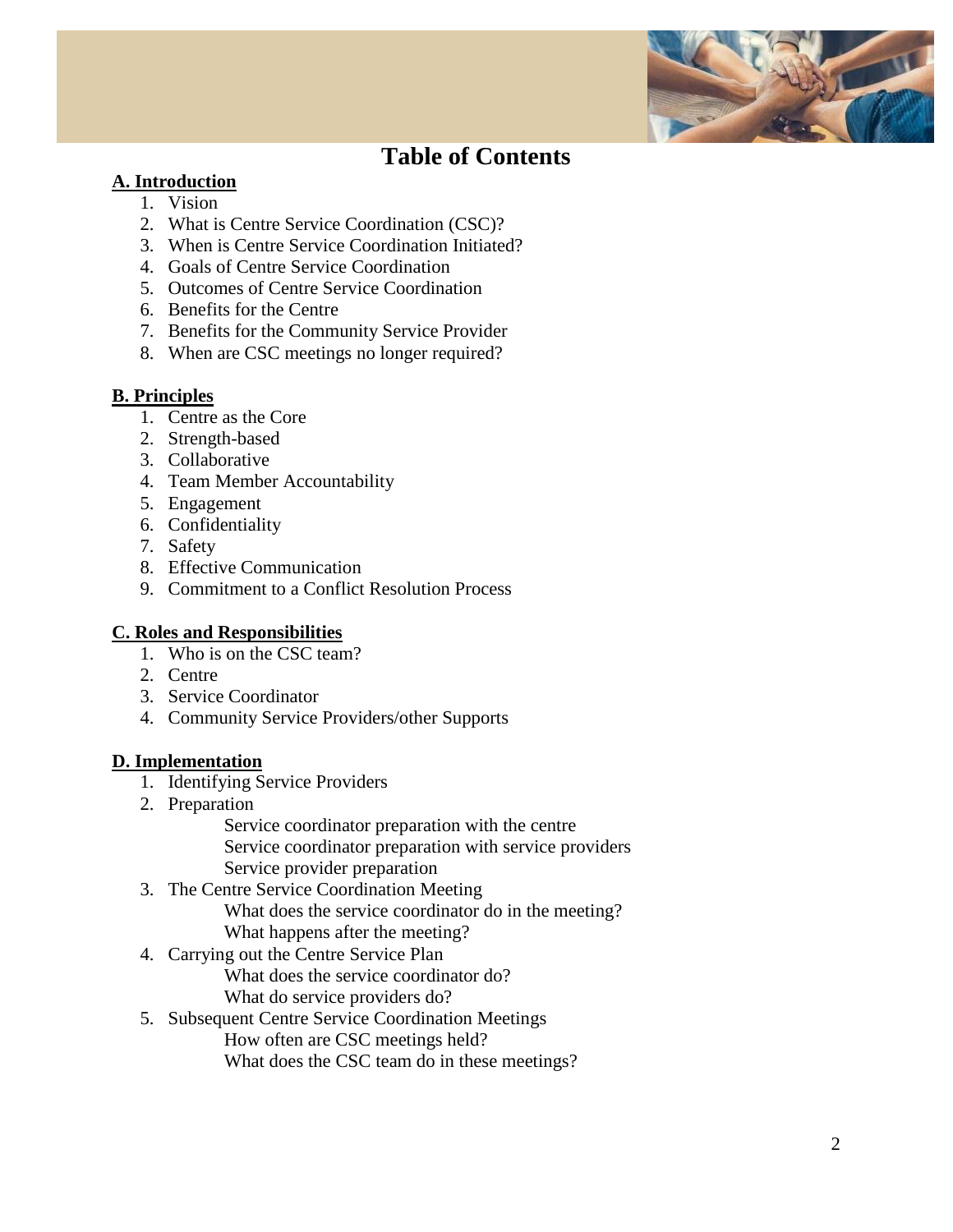

# **E. Support Documents and Resources**

# **F. Further Reading**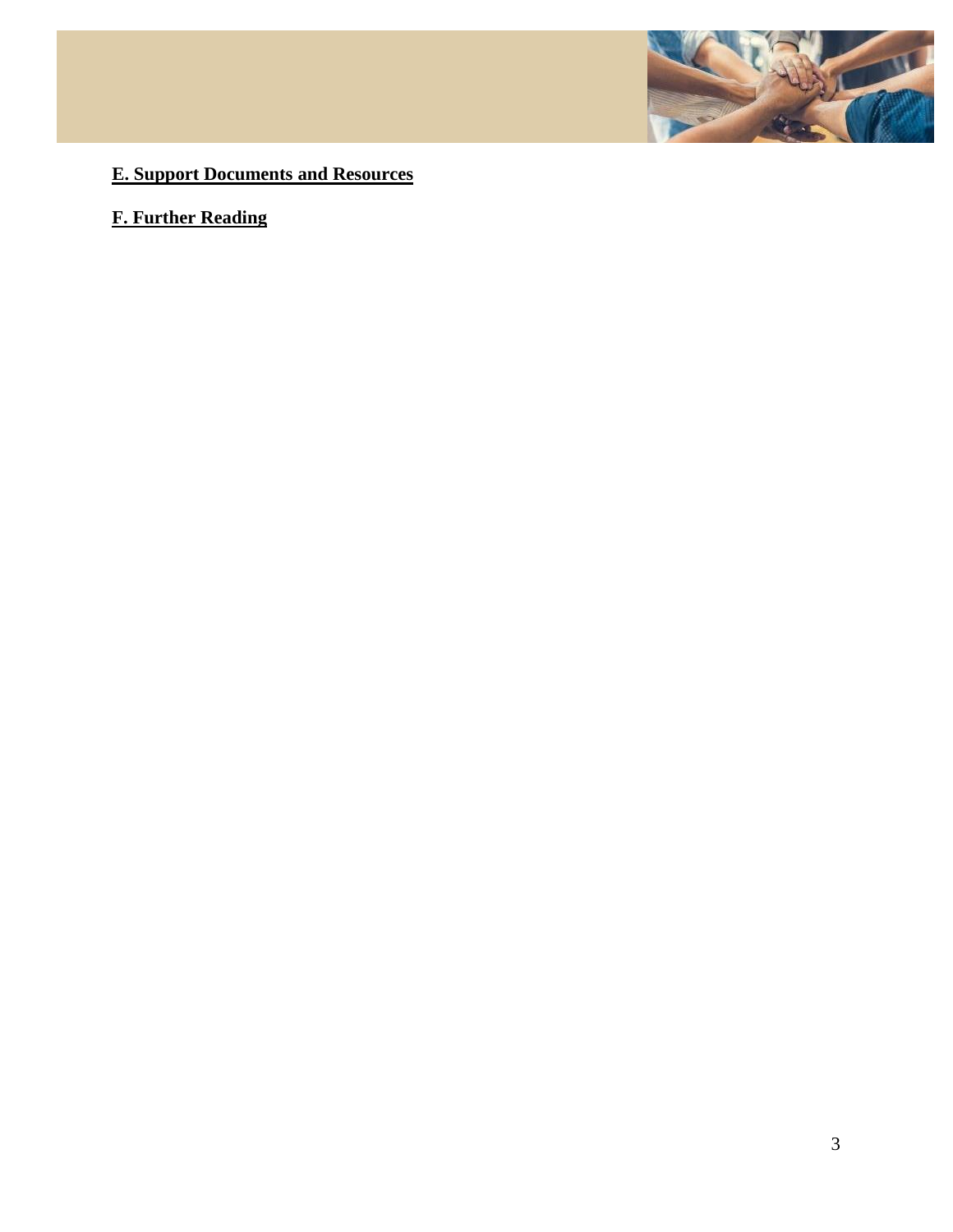

# **A. Introduction**

#### **1. Vision**

The vision for centre service coordination (CSC) in Halton Region is for child care centres to have access to effective, collaborative, coordinated, inclusive services and supports.

#### **2. What is Centre Service Coordination?**

CSC is both a philosophy and a process aimed at supporting program-centred, strength-based service planning for child care centres.

The process is facilitated, individualized, responsive and inclusive of supports in the community.

Core to CSC is a relationship of trust and respect between the program and services working with the centre.

#### **Key elements**

- o A team composed of centre representatives and service providers from community agencies involved with the centre
- o One centre service plan that reflects the coordination and focus of services
- o A team member in the role of service coordinator responsible for planning and facilitating the initial meeting
- o Service providers who support the centre and are responsible for the part of the plan that relates to their role

#### **3. When is Centre Service Coordination Initiated?**

When the centre is:

- o Involved with more than one service
- o Has complex and/or unique needs
- o Is at risk of becoming "Not In Good Standing" with Quality First
- o Is at risk of jeopardizing the Memorandum of Understanding for Inclusion (MOU)
- o Has issues related to the Child Care Management Agreement, licensing, complaints or serious occurrences

**NOTE:** Due to the role of Halton Region as the service system manager and the interdependence of community and Halton Region supports, occasionally programs with a Halton Region Child Care Management Agreement may be asked to hold a CSC meeting as a result of, but not limited to the above noted situations. This request is at the discretion of a Manager, Children's Services Halton Region.

#### **4. Goals of Centre Service Coordination**

- o Match services and supports to the needs of the centre
- o Increase clarity of who is involved and why
- o Decrease duplication in service provision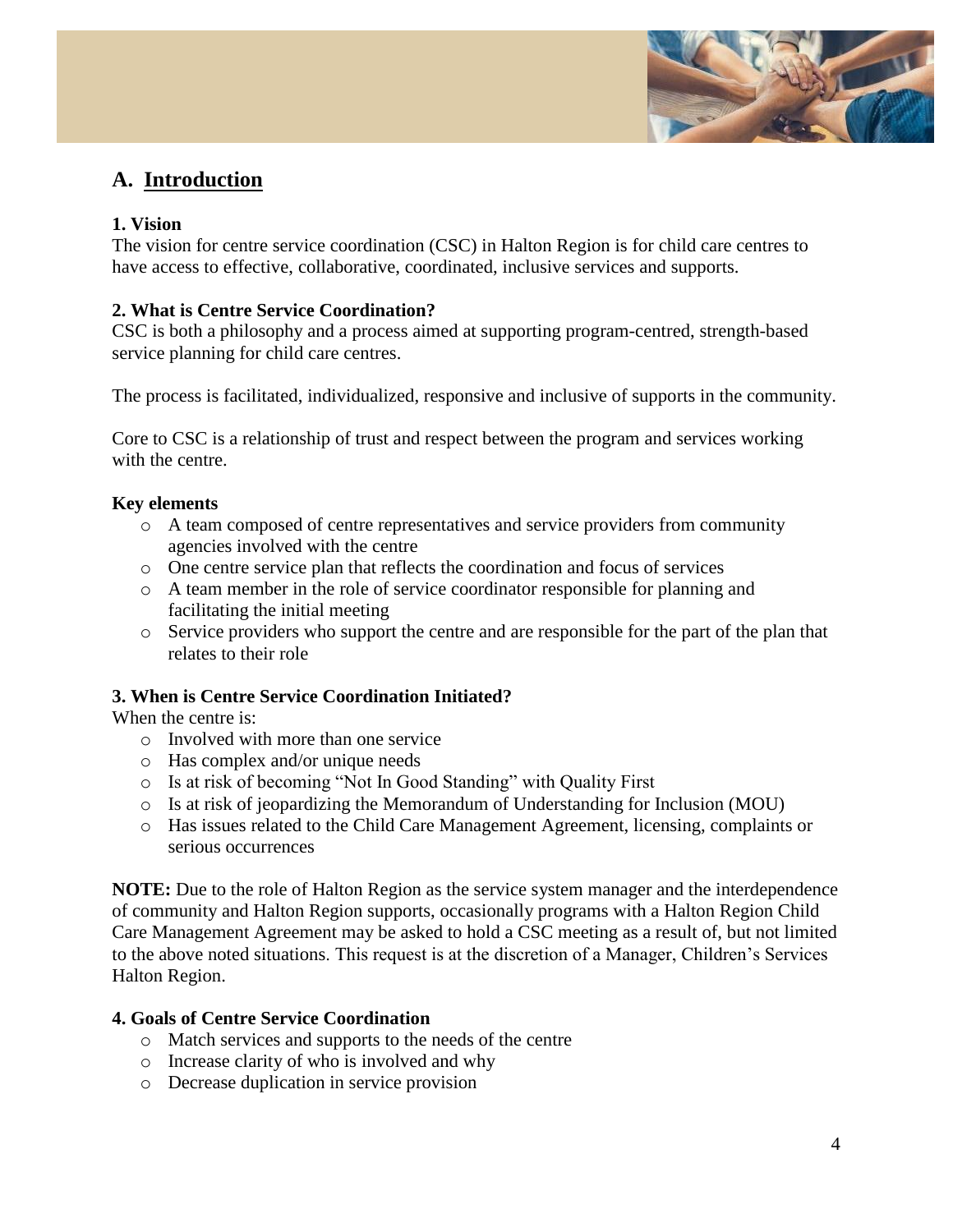

- o Increase effectiveness of services and supports through the development of a coordinated centre service plan
- o Decrease potential of competing expectations
- o Establish an effective approach to communication across services

#### **5. Outcomes of Centre Service Coordination**

- o Increased coordination of centre support
- o Decreased risk of duplication of services
- o Increased centre collaboration with community supports/services
- o Centres priorities are addressed

#### **6. Benefits for the Centre**

- o Facilitates a holistic view of the centre by identifying and building on strengths and recognizing the centre's unique conditions
- o Reduces the time burden on centres by decreasing the number of meetings with service providers
- o Increases the likelihood of positive outcomes because the centre participates in the entire process and identifies their priorities
- o Decreases confusion by reducing contradictory or competing priorities
- o Creates a place to ensure the messaging from each service provider is fully understood in the context of the coordination
- o Creates opportunities for consistent communication between the centre and services

#### **7. Benefits for the Community Service Provider**

- o Promotes shared responsibility, accountability and decision-making
- o Reduces costs through improved coordination and decreased duplication of services
- o Reduces workload through efficient communication and collaboration
- o Facilitates competency development through:
	- o cross-discipline exchange and mentoring
	- o more opportunity for sharing knowledge, skills, perspectives
	- o increased understanding of each other's work
- o Enhances appreciation in service providers of the centre's strengths and capacities resulting in a more comprehensive view of what's going on in the centre

#### **8. When are CSC meetings no longer required?**

When the centre:

- o Is involved with only one service
- o Withdraws or declines to be involved with CSC
- o Has achieved identified priorities and goals
- o Identifies they have the capacity to work towards current priorities and goals independently
- o Identifies they have assets enabling them to identify and address future priorities and goals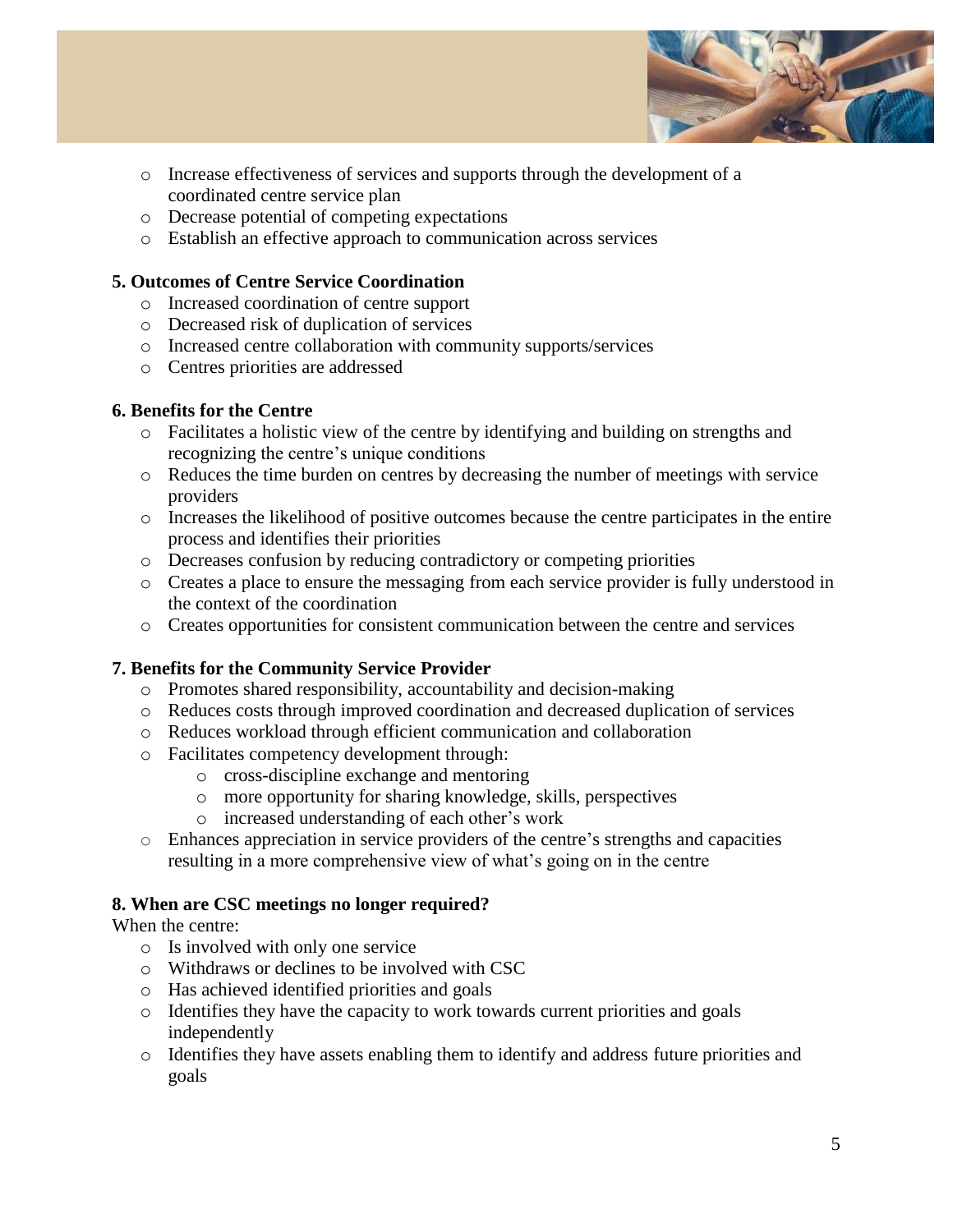

# **B. Principles**

#### **1. Centre as the Core**

Service providers adapt service requests to fit the centre's priorities.

CSC is a collaboration between service providers and the centre in making decisions that affect the success of the centre. The focus of the process ensures their views are identified and included in decision-making.

The CSC process acknowledges the unique conditions of each centre by demonstrating respect for and building on the values, preferences, beliefs, culture and identity of the centre as a community. Respecting the culture of the centre ensures the plan is individualized and uniquely tailored to fit the centre. The centre's voice drives the CSC process.

#### **2. Strength-based**

CSC team members focus on identifying, utilizing and increasing centre assets. Building on centre strengths and successes helps create a foundation for more lasting changes and commitment.

#### **3. Collaborative**

CSC is team-based. It brings together the centre and community service providers agreed upon by the centre. All team members have varied talents, perspectives, knowledge and experiences to share in order to ensure the optimal outcome for the centre.

The centre service plan created in the CSC meeting should reflect a blending of everyone's perspectives, mandates, and resources. This process requires full participation and the investment of time on behalf of all participants.

#### **4. Team Member Accountability**

The service coordinator, centre staff and community service providers act in the interest of the centre at all times. They are responsible for ensuring they support and uphold CSC principles and perform tasks and activities associated with CSC roles.

#### **5. Engagement**

Each service provider provides the centre with information about the benefits and process of CSC. This is done by:

- o Establishing a foundation of trust with the centre
- o Orienting the centre to the CSC process
- o Communicating the value of CSC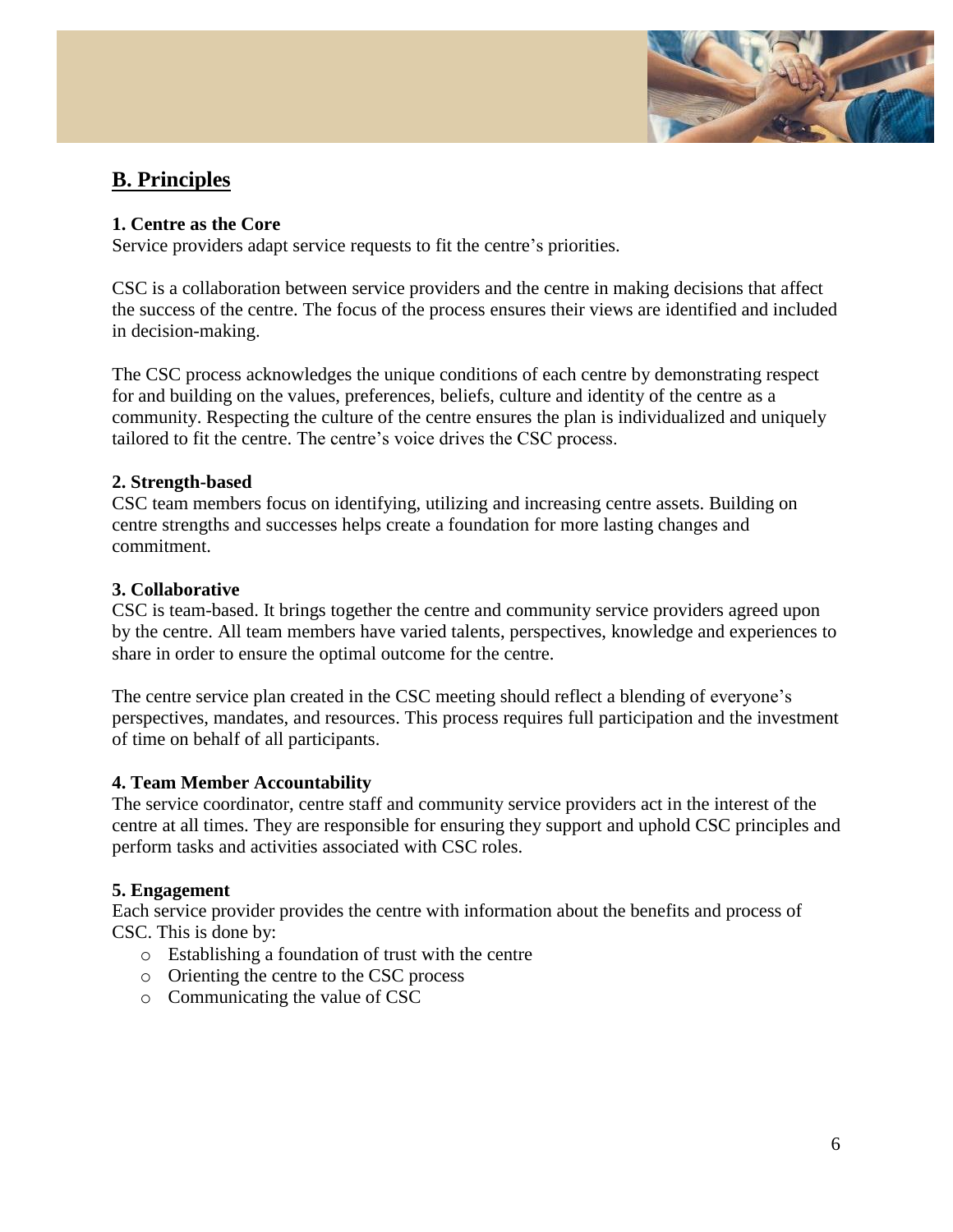

#### **6. Confidentiality**

Centres can expect community supports in Halton to use respectful discretion in sharing information about their situation when permission is given.

Information will be shared within the context of centre service coordination, through the various applicable legislation, including personal privacy, unless the situation dictates otherwise, i.e. reports to legislative bodies for the health, safety and well-being of those involved.

Service providers will ensure clarity about what information can be shared with other service providers on the CSC team. In order to provide the best service possible, service providers may consult with each other regarding their role within the centre.

A written/electronic record of the work with the CSC team will be created. These minutes can be viewed by the supervisor or manager of the programs/agencies involved with the specific CSC meeting.

#### **7. Safety**

All involved are expected to:

- o Comply with duty to report child abuse and neglect CFSA Section 72
- o Comply with the Mandatory Employer Reporting Obligations to the College of Early Childhood Educators (CECE) regarding RECEs
- o Communicate any risks or safety concerns to centre team members
- o Create an environment in which the centre feels safe to engage in the CSC process (to share concerns, express feelings)

#### **8. Effective Communication**

Regular and timely communication and clear documentation helps facilitate the CSC process. This includes ongoing communication regarding team member involvement set out in the Centre Service Plan (CSP), changes in the CSP, and written confirmation when a centre has completed or is withdrawing from the CSC process.

#### **9. Commitment to a Conflict Resolution Process**

At the outset of any service/support becoming involved, the service coordinator is responsible for ensuring team members are aware of the direction and expectations regarding their involvement. They are committed to the process of resolving conflict should it occur. To prevent conflict, team members should be aware of the principles of CSC, the purpose of each meeting and the ground rules for participation. The service coordinator uses facilitation processes to assist with resolution.

If conflict occurs during a CSC meeting, the goals and wishes of the centre must be revisited to inform the direction of the plan. The service coordinator redirects to the centre service plan and the centre goals. In the case of conflict between service providers, this must be dealt with outside of the CSC meeting. When differences remain unresolved, service providers defer to their agency protocol or supervisor/manager.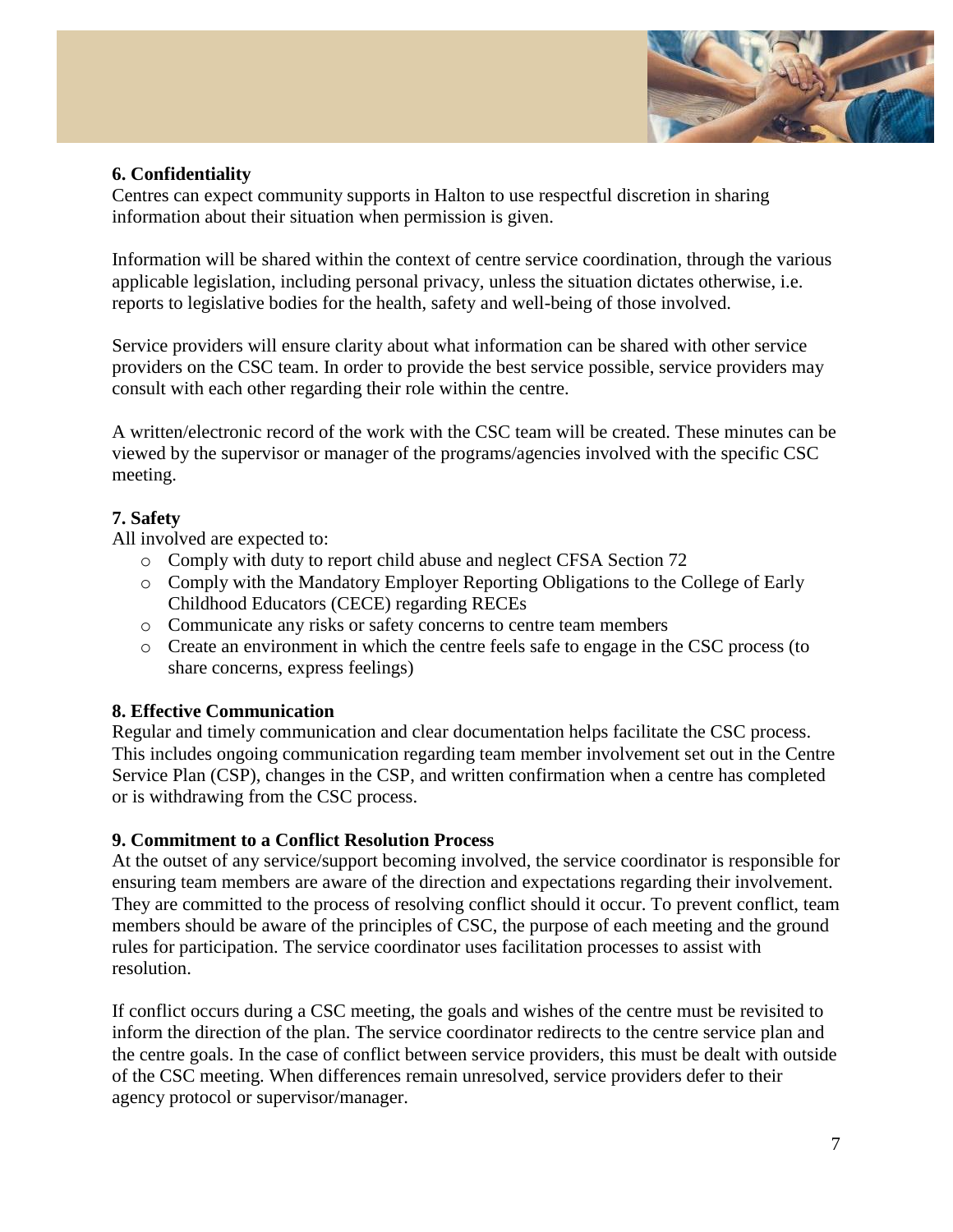

# **C. Roles and Responsibilities**

#### 1. **Who is on the CSC team?**

- o The centre, service providers and any other supports the centre decides are required; each brings diverse skills and experience and can make a positive contribution to the centre's achievement of goals.
- o For a CSC meeting held to support direct service delivery, the service coordinator supports the centre to select the team; this includes service providers giving direct support for program delivery and may include the supervisor of The Halton Resource Connection's (THRC's) In Centre Support program
- o For a CSC meeting held due to issues related to the MOU, Risk of Not In Good Standing for QF or issues related to the Child Care Management Agreement, supervisors and/or managers for each service provider agency attend

#### 2. **Centre:**

- o Determines their own role in the CSC process
- o Identifies all services and supports involved in the program; if the centre has private services in place, the centre arranges for them to attend if required
- o Identifies who they want as service coordinator
- o Identifies information to be shared at the meeting
- o Shares their perspective, prioritizes their needs, determines their goals
- o Participates in developing strategies that build on their strengths
- o Approves the plan and goals
- o Works towards achieving identified priorities and goals
- o Communicates with service providers and service coordinator about progress
- o Provides updates in service coordination meetings about "what's new, what's working well, what's not working" and progress in achieving priorities and goals

#### 3. **Service Coordinator**

The service coordinator is directly responsible for planning and facilitating the service coordination meetings in collaboration with the centre and service providers.

Any community service provider currently supporting the centre or even a member of centre can intake the initial CSC. The ongoing service coordinator may be the service provider who is:

- o Trained to provide CSC
- o Requested by the centre to take on the role
- o A centre staff or service provider

The service coordinator**:**

o Completes the form "Contact List: Centre Service Coordination Team" <https://thrc.ca/supports-to-child-care/>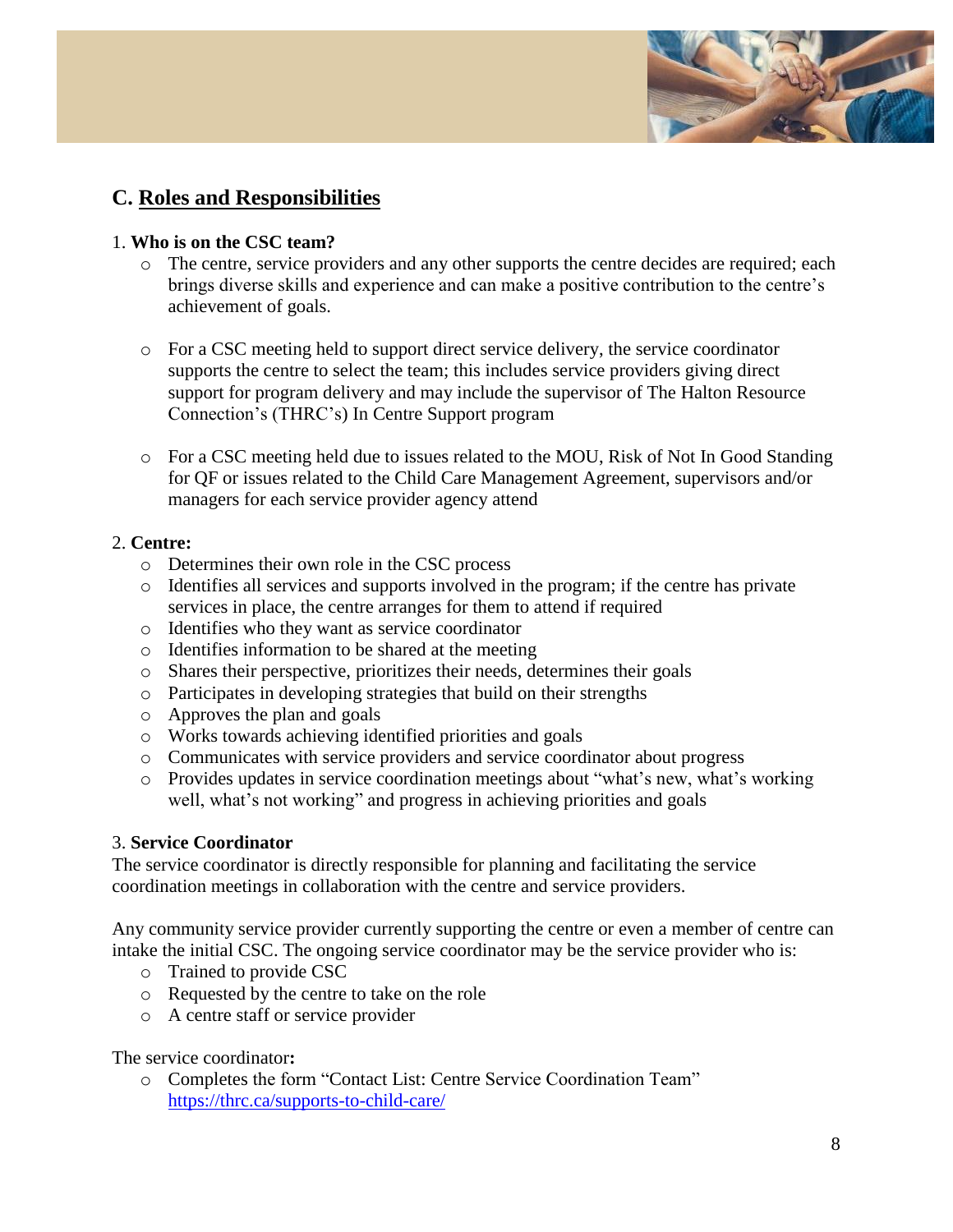

- o Recognizes the need for future meetings and sets the dates in collaboration with the centre (on average about 3 months later)
- o Recognizes if the team needs to come back together before the next planned meeting when the centre has experienced major changes
- o Facilitates communication between centre and service providers in order to minimize duplication, increase role clarity, and respond to crisis
- o Reviews/monitors the progress of the centre service plan and identifies need for revisions
- o Remains involved until a transfer of the service coordinator role is determined or when the centre no longer requires or requests CSC

If the service provider who initiated CSC with the centre is not well-positioned to be the ongoing service coordinator, transfer of this role should be negotiated with the centre and the team. For example, when an agency is phasing out and service is no longer required, the centre requests a change, or another team member is in a better position to take on the role.

#### **4. Community Service Providers/other Supports**

- o Attend CSC meetings and share information about their role and involvement with the centre
- o Collaborates in the development of a coordinated plan with/for the centre
- o Takes minutes at the service coordination meeting as requested
- o Communicates any progress, barriers and changes to centre service plan with the service coordinator
- o Responsible to their identified actions in the plan

# **D. Implementation**

#### **1. Identifying Service Providers**

Upon beginning support in a centre, a community service provider and the centre identify all other service providers currently in the centre by completing the form "Centre Service Coordination: Supports to Child Care", with a centre lead.<https://thrc.ca/supports-to-child-care/>

The service provider advises the centre lead of the benefits and conditions of communication between providers in order to provide a system of coordinated support.

#### **2. Preparation**

#### **Service coordinator preparation with the centre:**

- o Arrange a phone conversation or a meeting with the centre lead
- o Ask about service providers doing ongoing work with the centre
- o Determine who will be included in CSC (service providers, centre staff, other centre supports, agency decision-makers)
- o Explore and problem-solve potential barriers to centre participation (concerns about the meeting, staff coverage)
- o Ensure the centre lead identifies information that can or cannot be shared; discuss how not sharing certain information may affect service provision
- o Review the meeting process by using the Centre Service Plan form as the meeting guide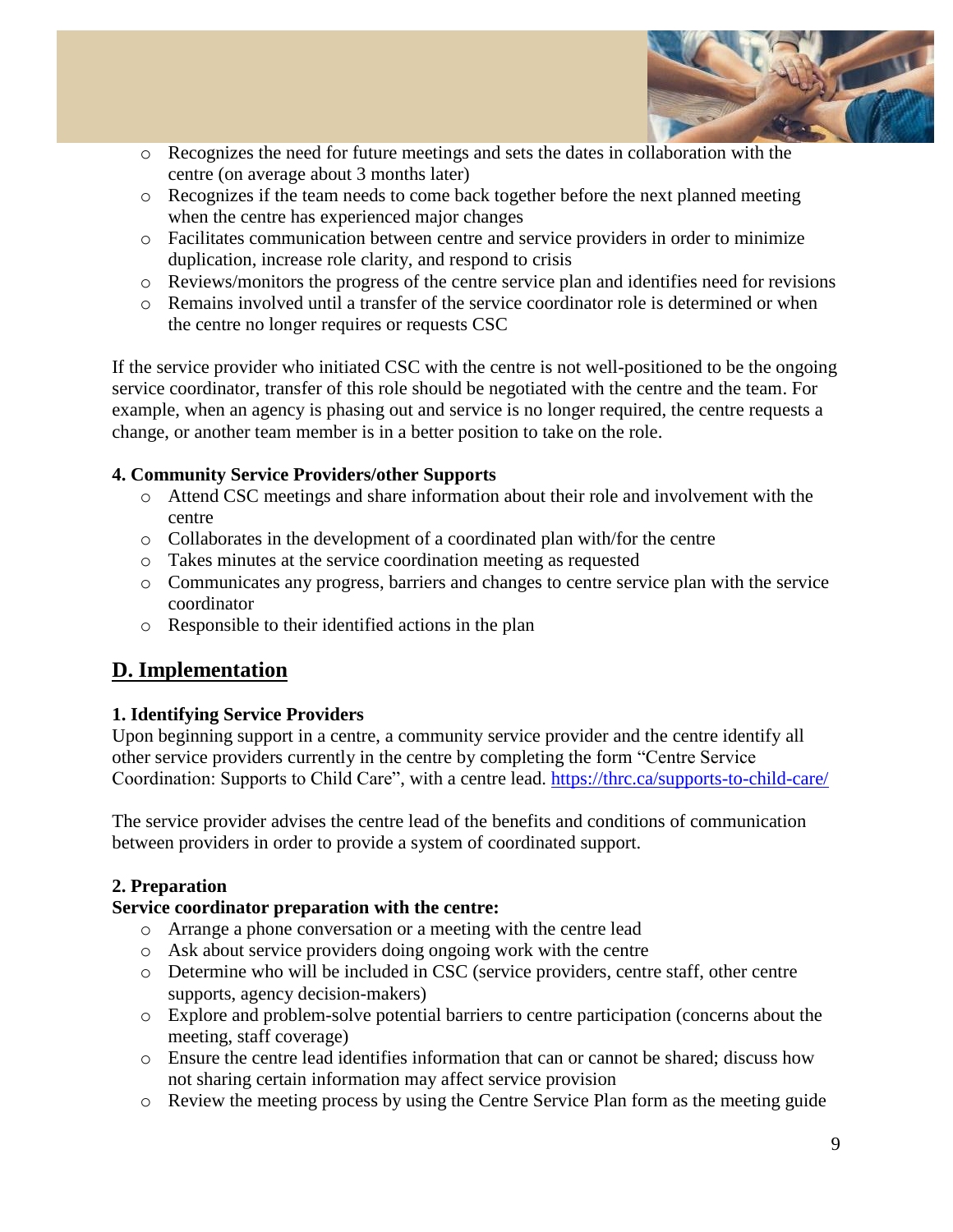

- o Support the centre lead to identify the purpose of the meeting based on priorities and concerns
- o Identify potential meeting times and meeting space
- o Send invitation to team members (centre and service providers) and coordinate an agreed upon meeting time and meeting space

**NOTE:** Occasionally, the centre's situation and the nature of the concerns to be addressed make it necessary to hold an initial CSC meeting between the centre and the supervisors and/or managers of supporting programs/agencies; subsequent meetings may include direct service providers when appropriate to do so depending on the CSP created in the initial meeting

#### **Service coordinator preparation with service providers**

- o Send confirmed meeting time and location to service providers including a blank copy of the Centre Service Plan (which outlines the process of the meeting) and the purpose of the meeting
- o Connect with each provider before the meeting
	- ensure service providers understand meeting process, ground rules
	- understand concerns or issues that may impact the meeting process, development or implementation of the centre service plan, or the relationship with the centre

#### **Service provider preparation**

- o Provide a timely response to the service coordinator's invitation
- o Update the service coordinator on any concerns or issues that may impact the meeting process, development or implementation of the centre service plan, or the relationship with the centre
- o When the service coordinator is also a service provider they are prepared to contribute to the meeting from their perspective
- o If unable to attend, send any relevant information to the service coordinator

#### **3. The Centre Service Coordination Meeting**

The CSC meeting is a forum to develop a collaborative, strength-based centre service plan. The success of the process and plan is dependent on participation by all team members.

#### **What does the service coordinator do in the meeting?**

The service coordinator leads and facilitates the meeting following the outline on the Centre Service Plan template and:

- o Sets the stage for respectful, open, collaborative, strength-based conversation ensuring all voices are heard
- o Ensures a minute-taker is identified
- o Reviews the meeting process as well as benefits of participating in centre service coordination
- o States the purpose of the meeting as determined by the centre (section "Why are we meeting today?")
- o Invites team members to introduce themselves and their roles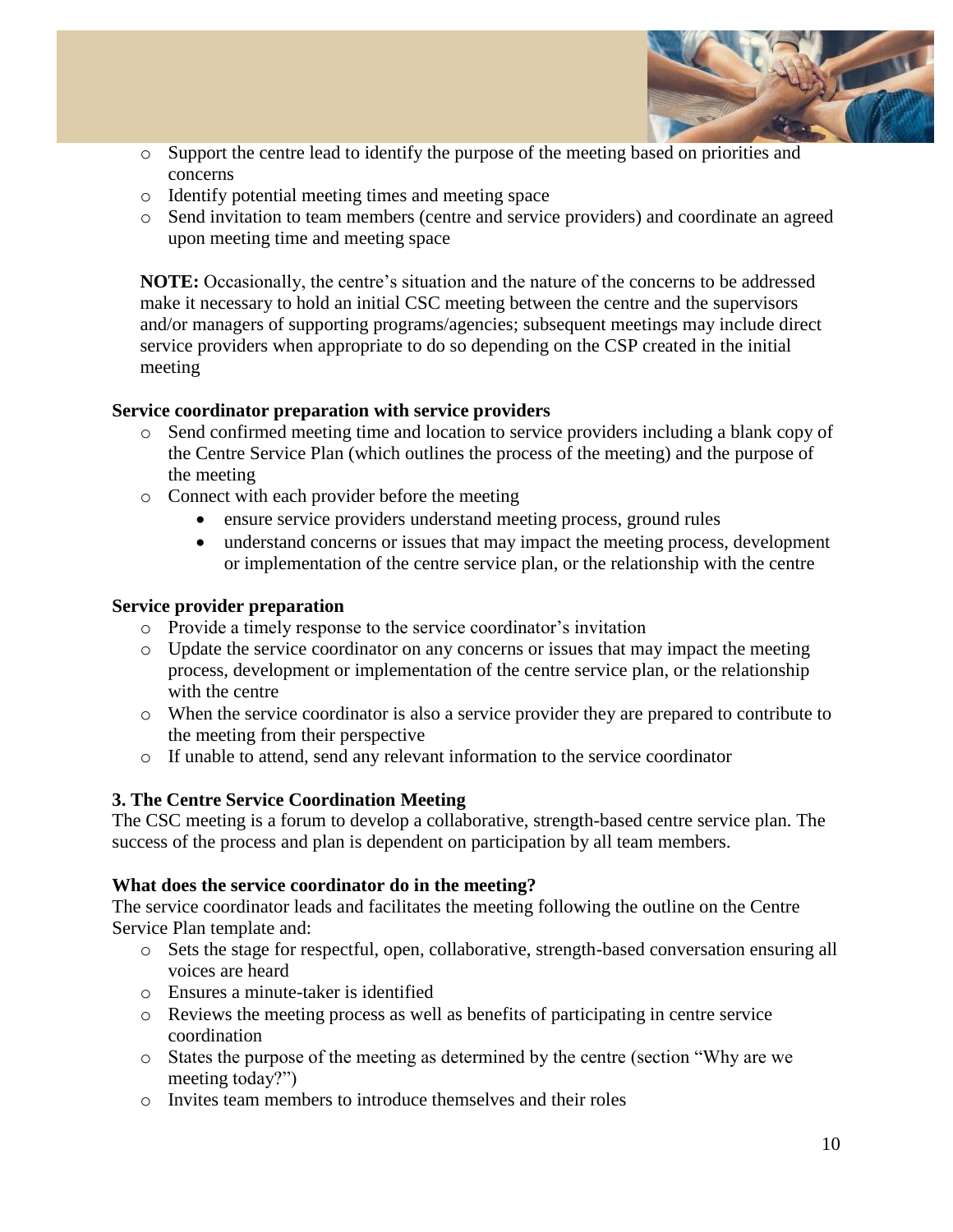

- o Invites the centre lead to share "what's new, what's going well, what's not going well" in the "Centre Update" section
- o Invites service providers to share a brief, general description of the work they're doing with the centre in the "Service Providers Updates" section
- o Facilitates a team discussion to complete the section "Centre Priorities and Actions"
	- Based on the centre's strengths, assets and service provider resources, what does the centre want to work on?
	- What priority does the centre assign to each item?
	- Identify centre actions, approaches and timing
	- Identify service provider actions, approaches and timing
	- Identify additional resources that may support implementation of the plan
	- Identify potential challenges or barriers that may arise and problem-solve responses
- o Checks and confirms accuracy and agreement of messaging and identified actions throughout the meeting
- o Confirms centre's agreement on the section "Centre Priorities and Actions"
- o Identifies the ongoing service coordinator
- o Sets an approximate date for the next meeting

#### **What happens after the meeting?**

- o Minute-taker reviews and edits the minutes taken during the meeting using the Centre Service Plan template; sends edited document to the service coordinator
- o Service coordinator reviews the minutes, makes any additions, deletions or clarifications and sends finalized minutes to the CSC team
- o Centre and service providers review the final minutes and identify any additions, deletions or clarifications to the service coordinator
- o Centre and service providers begin work on priorities and goals

#### **4. Carrying out the Centre Service Plan**

Each member of the CSC team is responsible for carrying out their commitments to the plan. The centre works with service providers on priority actions and approaches; service providers assist the centre and support access to necessary resources.

#### **What does the service coordinator do?**

- o Checks on the progress toward the plan through phone calls, emails or in-person meetings
- o Facilitates (with the centre) evaluation of the success of the plan
- o Recognizes if the team needs to come back together before the next planned meeting
- o Facilitates communication between centre and service providers in order to minimize duplication, increase role clarity, and respond to crisis
- o Reviews/monitors the progress of the centre service plan and identifies need for revisions
- o Remains involved until a transfer of the service coordinator role is determined or when the centre no longer requires or requests CSC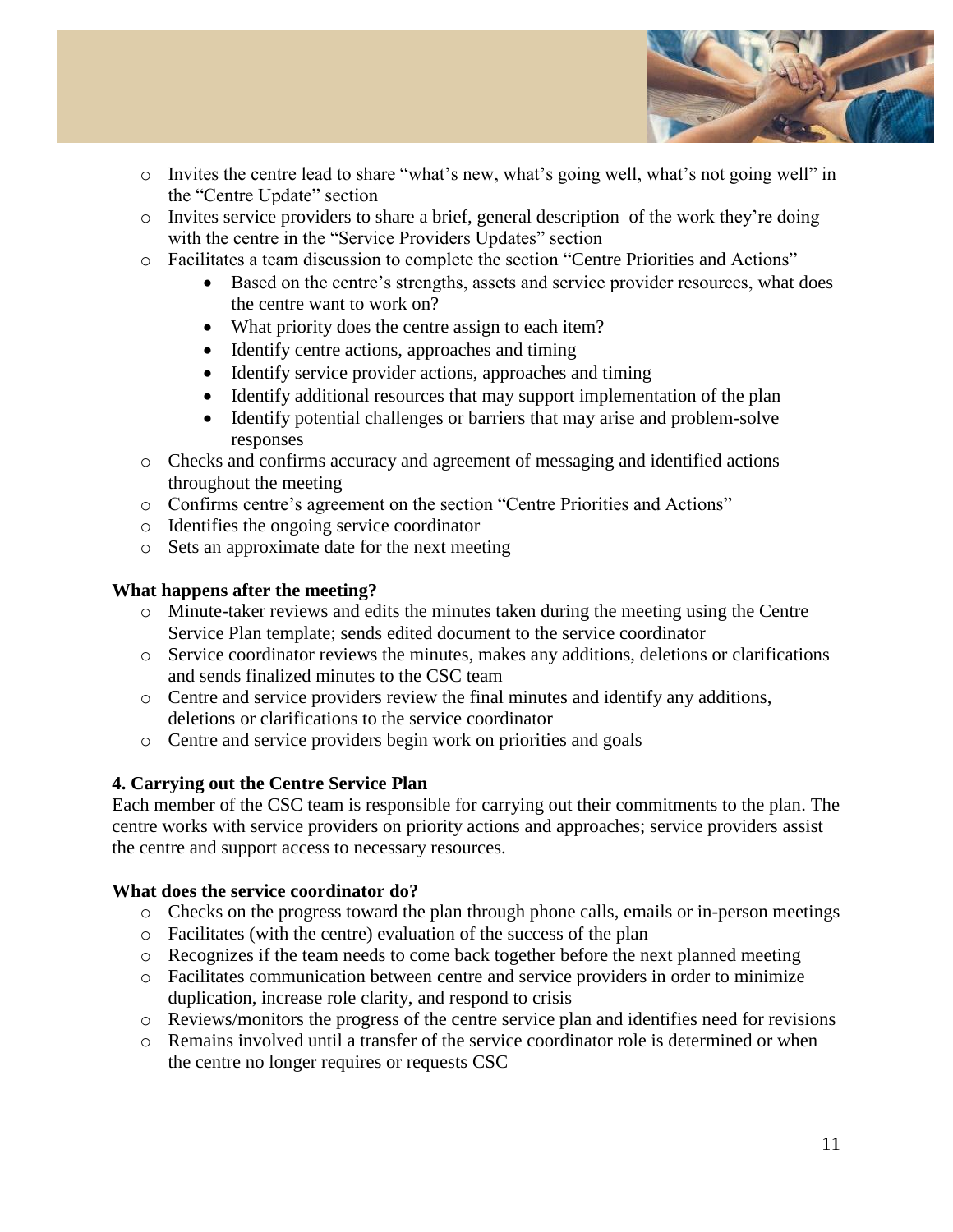

#### **What do service providers do?**

Between CSC meetings service providers may:

- o Check in with each other to ensure consistency in approaches and messaging
- o Update each other on progress towards goals to ensure coordination of supports
- o Work collaboratively to support progress towards achieving priorities and goals; for example, a program support consultant might attend a meeting organized by a resource consultant with a classroom team

#### **5. Subsequent Centre Service Coordination Meetings**

#### **How often are CSC meetings held?**

- o Depending on service intensity and level of risk, the frequency of CSC meetings is determined by the needs of the centre
- o As the centre service plan is carried out, the service coordinator supports the centre/team in identifying if meetings will increase or decrease

#### **What does the CSC team do in these meetings?**

- o Revisit and update the centre service plan
- o Brainstorm new options when current approaches are not resulting in adequate progress
- o Explore barriers experienced by the centre in the completion of actions
- o Centre identifies new or a change in priorities
- o Determine if other supports would be beneficial to invite to a CSC meeting; for example, a preschool facilitator, Quality First consultant, resource consultant